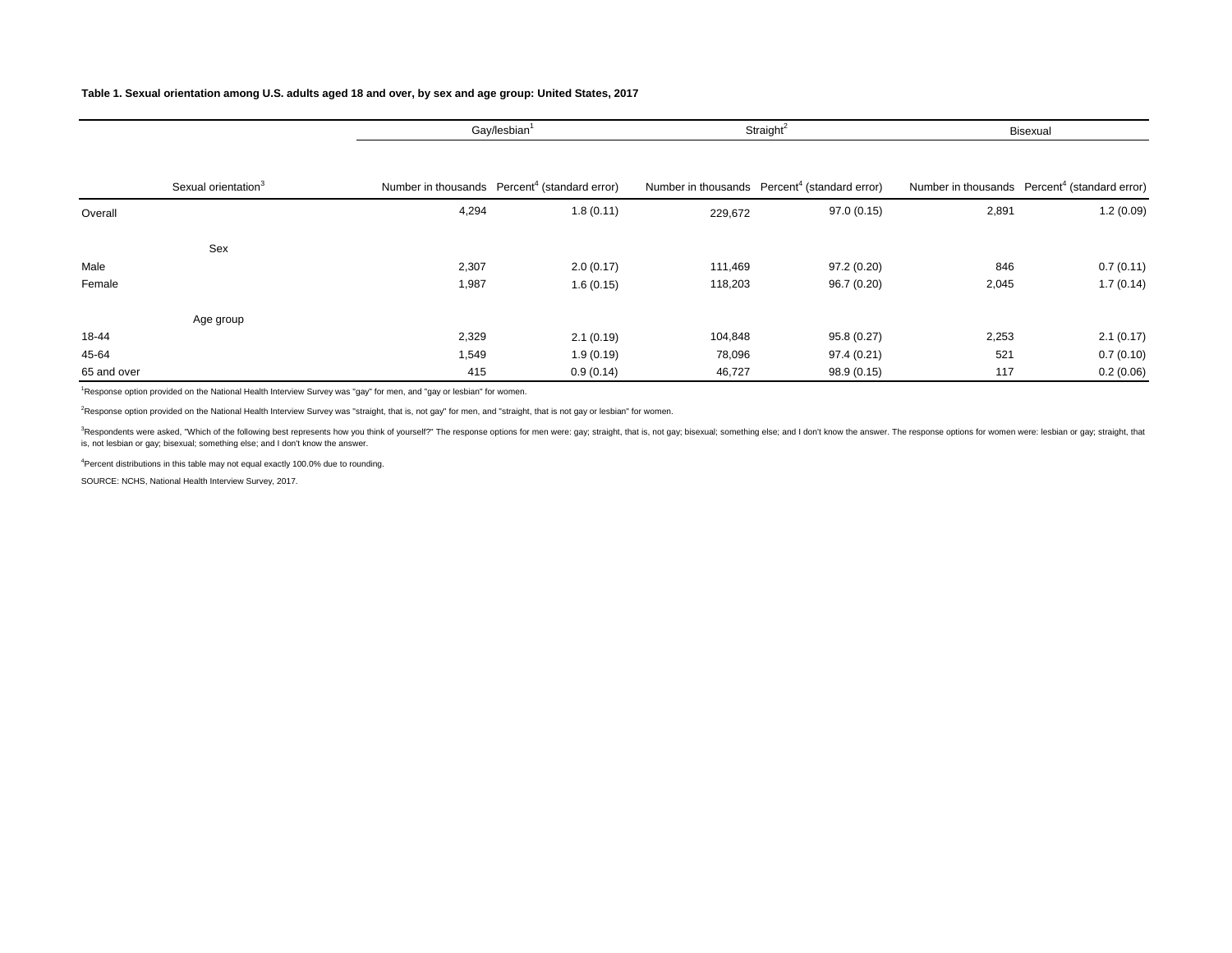# **Table 2. Selected health-related behavior indicators of U.S. adults, by sexual orientation and sex: United States, 2017**

|                                                                   |                          | Both sexes            |             |             | Men                   |             |             | Women                 |             |
|-------------------------------------------------------------------|--------------------------|-----------------------|-------------|-------------|-----------------------|-------------|-------------|-----------------------|-------------|
| Selected health-related behavior indicator                        | Gay/lesbian <sup>1</sup> | Straight <sup>2</sup> | Bisexual    | Gay/lesbian | Straight <sup>2</sup> | Bisexual    | Gay/lesbian | Straight <sup>2</sup> | Bisexual    |
|                                                                   | Percent (standard error) |                       |             |             |                       |             |             |                       |             |
| Ages 18 and over                                                  |                          |                       |             |             |                       |             |             |                       |             |
| Current cigarette smoker <sup>3</sup>                             | 19.1(2.16)               | 13.7(0.27)            | 22.2(2.74)  | 20.1(2.94)  | 15.9 (0.42)           | 18.3 (4.62) | 17.8 (3.24) | 11.7(0.35)            | 23.8 (3.41) |
| At least one heavy drinking day in the past year <sup>4</sup>     | 35.9 (2.72)              | 25.0 (0.39)           | 43.4 (3.67) | 42.8 (3.68) | 30.9(0.55)            | 36.1(6.43)  | 28.1 (3.85) | 19.5 (0.47)           | 46.4 (4.24) |
|                                                                   |                          |                       |             |             |                       |             |             |                       |             |
| Met federal quidelines for aerobic physical activity <sup>5</sup> | 59.0 (3.03)              | 53.2 (0.49)           | 55.7 (3.78) | 66.8 (3.69) | 58.1 (0.67)           | 70.3 (6.39) | 49.8 (4.58) | 48.6 (0.63)           | 49.8 (4.34) |
| Ages 18-64                                                        |                          |                       |             |             |                       |             |             |                       |             |
| Current cigarette smoker <sup>3</sup>                             | 20.2 (2.35)              | 15.1(0.32)            | 22.6 (2.84) | 21.5 (3.22) | 17.4(0.50)            | 18.8 (4.85) | 18.7 (3.53) | 12.9 (0.42)           | 24.2 (3.51) |
| At least one heavy drinking day in the past year <sup>4</sup>     | 37.8 (2.96)              | 29.4 (0.46)           | 44.8 (3.79) | 44.5 (3.92) | 35.4(0.65)            | 37.6 (6.79) | 29.9 (4.25) | 23.4 (0.58)           | 47.8 (4.34) |
| Met federal guidelines for aerobic physical activity <sup>5</sup> | 61.0 (3.23)              | 56.7 (0.55)           | 55.9 (3.89) | 69.1 (3.82) | 61.2(0.74)            | 71.7 (6.66) | 51.4 (4.96) | 52.4 (0.72)           | 49.5 (4.45) |

<sup>1</sup>Response option provided on the National Health Interview Survey was "gay" for men, and "gay or lesbian" for women.

2 Response option provided on the National Health Interview Survey was "straight, that is, not gay" for men, and "straight, that is not gay or lesbian" for women.

3 A person who had smoked more than 100 cigarettes in his or her lifetime and now smokes everyday or some days.

For men, a person who had at least 12 drinks of any type of alcoholic beverage in his lifetime, and has had five or more drinks of any alcoholic beverage in at least 1 day in the past year. For women, a person who had at l

Faders to meeting the 2008 federal Physical Activity Guidelines for Americans, which are being used for the Healthy People 2020 objectives. Meeting the guidelines for aerobic activity means that adults perform at least 150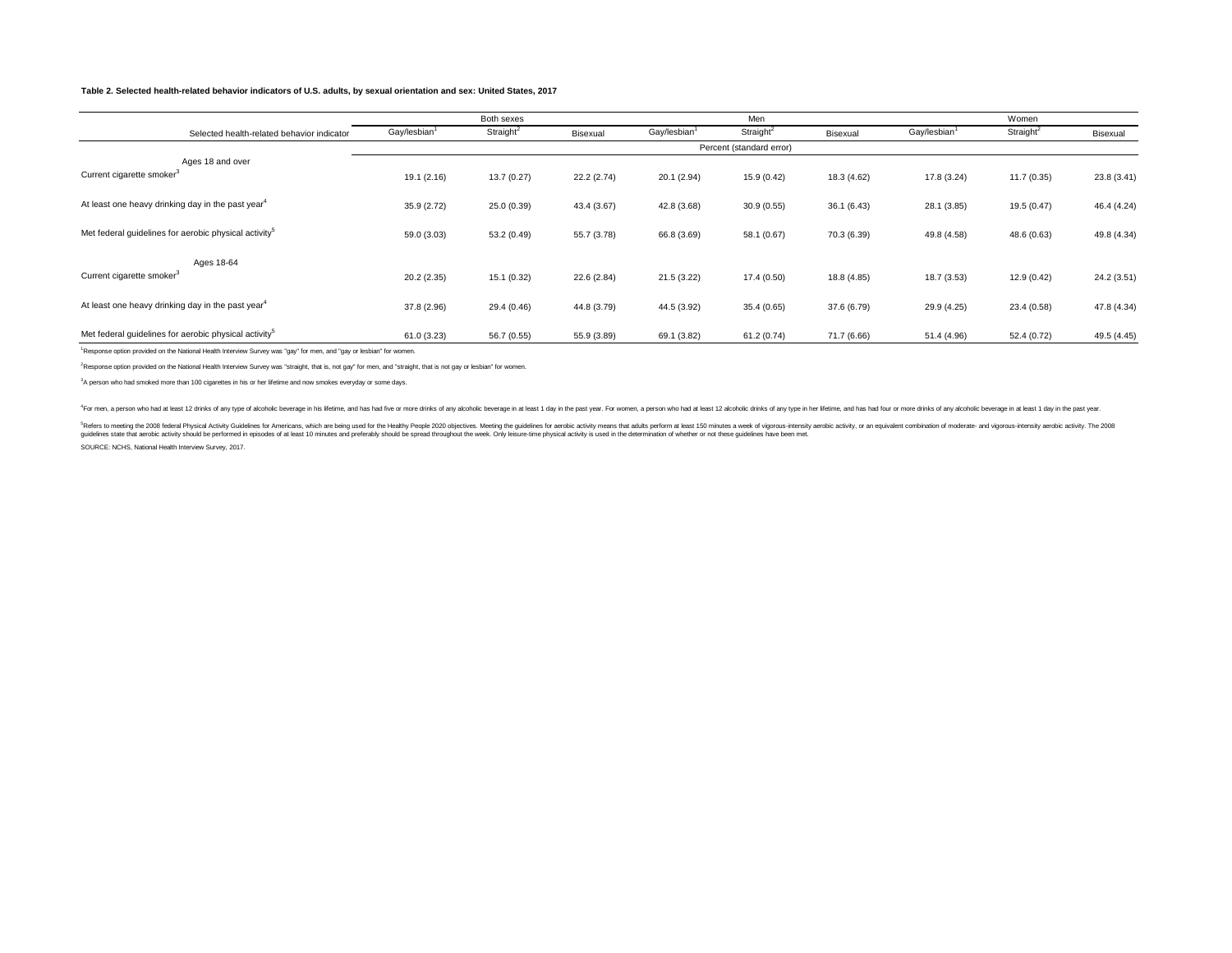# **Table 3. Selected health status indicators of U.S. adults, by sexual orientation and sex: United States, 2017**

|                                                                         |                          | Both sexes               |             |                          | Men                   |             |                          | Women                 |             |
|-------------------------------------------------------------------------|--------------------------|--------------------------|-------------|--------------------------|-----------------------|-------------|--------------------------|-----------------------|-------------|
| Selected health status indicator                                        | Gay/lesbian <sup>1</sup> | Straight <sup>2</sup>    | Bisexual    | Gay/lesbian <sup>1</sup> | Straight <sup>2</sup> | Bisexual    | Gay/lesbian <sup>1</sup> | Straight <sup>2</sup> | Bisexual    |
|                                                                         |                          | Percent (standard error) |             |                          |                       |             |                          |                       |             |
| Ages 18 and over                                                        |                          |                          |             |                          |                       |             |                          |                       |             |
| Health status described as excellent or very good                       | 59.9 (3.07)              | 60.9 (0.44)              | 51.0 (3.64) | 65.5 (3.74)              | 62.3 (0.62)           | 58.6 (6.79) | 53.5 (4.78)              | 59.6 (0.58)           | 47.8 (4.20) |
|                                                                         |                          |                          |             |                          |                       |             |                          |                       |             |
| Experienced serious psychological distress in past 30 days <sup>3</sup> | 5.5(1.20)                | 3.1(0.14)                | 10.8(1.87)  | $\star$                  | 2.4(0.17)             |             | 7.2(2.05)                | 3.8(0.21)             | 13.0(2.41)  |
| Obese <sup>4</sup>                                                      |                          |                          |             |                          |                       |             |                          |                       |             |
|                                                                         | 32.9(3.00)               | 31.3(0.41)               | 35.0(3.44)  | 27.3 (3.92)              | 31.3(0.55)            | 24.1 (5.82) | 39.3 (4.52)              | 31.3(0.55)            | 39.2 (4.02) |
| Ages 18-64                                                              |                          |                          |             |                          |                       |             |                          |                       |             |
| Health status described as excellent or very good                       | 61.0(3.25)               | 64.6 (0.49)              | 51.6 (3.76) | 67.4 (3.83)              | 66.0 (0.69)           | 58.2 (7.10) | 53.4 (5.19)              | 63.3 (0.66)           | 48.9 (4.30) |
|                                                                         |                          |                          |             |                          |                       |             |                          |                       |             |
| Experienced serious psychological distress in past 30 days <sup>3</sup> | 6.1(1.32)                | 3.3(0.16)                | 11.2 (1.95) | $\star$                  | 2.6(0.19)             |             | 8.0(2.29)                | 4.1(0.25)             | 13.4(2.50)  |
| Obese <sup>4</sup>                                                      | 34.9(3.27)               | 31.9(0.48)               | 35.3(3.58)  | 28.7 (4.29)              | 31.9(0.66)            | 22.6 (6.13) | 42.0 (4.90)              | 31.9(0.64)            | 39.9 (4.16) |
| * Estimate does not meet NCHS standards of reliability.                 |                          |                          |             |                          |                       |             |                          |                       |             |

1 Response option provided on the National Health Interview Survey was "gay" for men, and "gay or lesbian" for women.

2 Response option provided on the National Health Interview Survey was "straight, that is, not gay" for men, and "straight, that is not gay or lesbian" for women.

<sup>3</sup>Sx question sak how often during the past 30 days a respondent experienced certain symptoms of psychological distress: feeling so sad that nothing could cheer you up, nervous, restless, which experimely was an effort. T

4Only calculated for adults aged 20-64. Obesity is defined as a body mass index (BMI) of 30 kg/m2 or more. This measure is based on self-reported height and weight. In the National Health Interview Survey, the questions as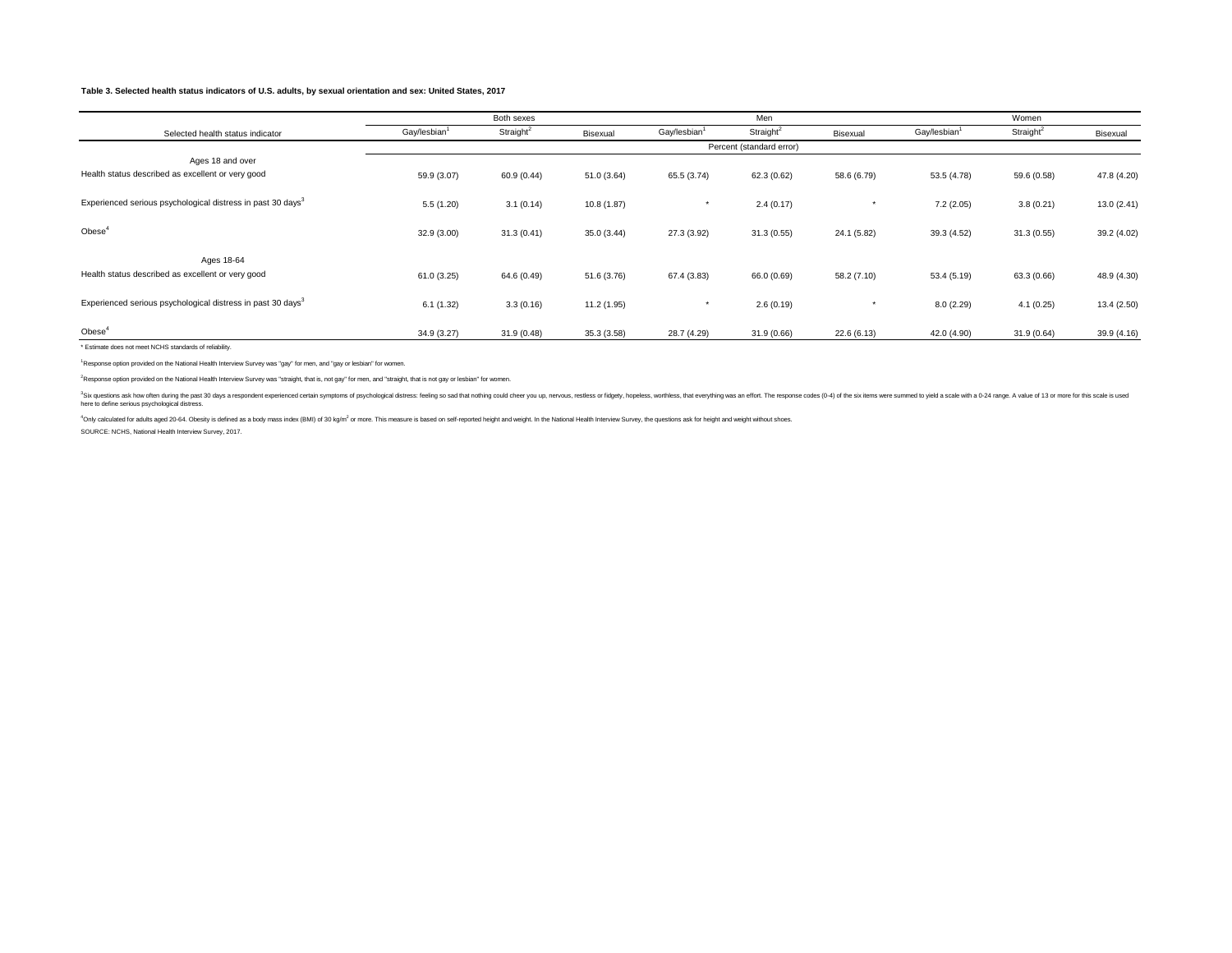# **Table 4. Selected health care service utilization indicators of U.S. adults, by sexual orientation and sex: United States, 2017**

|                                                                              |                          | Both sexes            |             |             | Men                   |             |                          | Women                 |             |
|------------------------------------------------------------------------------|--------------------------|-----------------------|-------------|-------------|-----------------------|-------------|--------------------------|-----------------------|-------------|
| Selected health care service utilization indicator                           | Gay/lesbian <sup>1</sup> | Straight <sup>2</sup> | Bisexual    | Gay/lesbian | Straight <sup>2</sup> | Bisexual    | Gay/lesbian <sup>1</sup> | Straight <sup>2</sup> | Bisexual    |
|                                                                              | Percent (standard error) |                       |             |             |                       |             |                          |                       |             |
| Ages 18 and over<br>Received influenza vaccine during past year <sup>3</sup> | 42.9 (2.93)              | 43.4(0.42)            | 36.7(3.42)  | 49.6 (4.06) | 39.5 (0.60)           | 49.3 (7.09) | 35.1 (3.94)              | 47.1 (0.57)           | 31.8(3.61)  |
| Ever been tested for human immunodeficiency virus (HIV) <sup>4</sup>         | 73.2 (2.61)              | 40.0(0.47)            | 55.8 (3.76) | 86.6 (2.61) | 37.3 (0.64)           | 49.9 (7.26) | 57.5 (4.51)              | 42.6(0.63)            | 58.3 (4.23) |
| Ages 18-64<br>Received influenza vaccine during past year <sup>3</sup>       | 39.9 (3.09)              | 37.2 (0.46)           | 35.1(3.52)  | 47.6 (4.32) | 32.7(0.65)            |             | 30.7(4.05)               | 41.6 (0.65)           | 30.4(3.66)  |
| Ever been tested for human immunodeficiency virus (HIV) <sup>4</sup>         | 75.2 (2.73)              | 45.2 (0.54)           | 57.1 (3.90) | 87.7 (2.75) | 40.9 (0.73)           |             | 60.3 (4.75)              | 49.5 (0.73)           | 59.3 (4.36) |

\* Estimate does not meet NCHS standards of reliability.

1 Response option provided on the National Health Interview Survey was "gay" for men, and "gay or lesbian" for women.

2 Response option provided on the National Health Interview Survey was "straight, that is, not gay" for men, and "straight, that is not gay or lesbian" for women.

<sup>3</sup>Separate survey questions asking respondents about receipt of flu shots and receipt of nasal spray flu vaccinations were included in the calculation of the flu vaccination estimates.

4 Respondents who received human immunodeficiency virus (HIV) testing solely as a result of blood donation were considered not to have been tested for HIV.